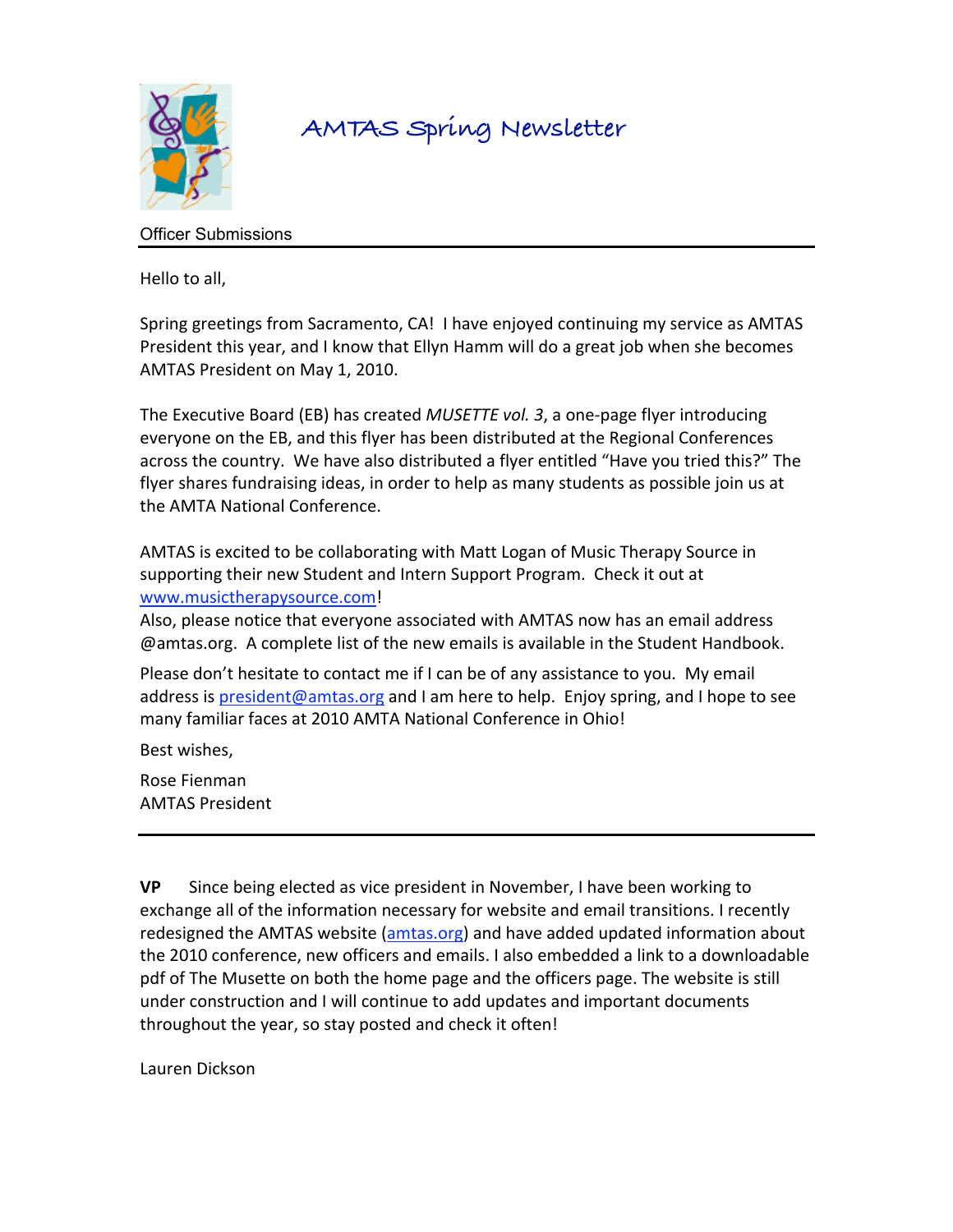| <b>Secretary</b>                                                                                                                                                                                                                                                                                                                   | Parliamentarian                                                                                                                                                                                                                                                                                                                        | <b>Treasurer</b>                                                                                                                                                                                                                                                                                                                                  |
|------------------------------------------------------------------------------------------------------------------------------------------------------------------------------------------------------------------------------------------------------------------------------------------------------------------------------------|----------------------------------------------------------------------------------------------------------------------------------------------------------------------------------------------------------------------------------------------------------------------------------------------------------------------------------------|---------------------------------------------------------------------------------------------------------------------------------------------------------------------------------------------------------------------------------------------------------------------------------------------------------------------------------------------------|
| Hello AMTAS members!                                                                                                                                                                                                                                                                                                               | There is currently little to<br>report from                                                                                                                                                                                                                                                                                            | Hello everyone!                                                                                                                                                                                                                                                                                                                                   |
| It is great to be serving as<br>your 2010 AMTAS<br>secretary. Be sure to email<br>our vice president, Lauren<br>Dickson if you have any<br>troubles with getting<br>AMTAS emails. Also, look to<br>the facebook group for<br>updates on the upcoming<br>national conference! I hope<br>to see you all in Cleveland<br>in November. | Parliamentarian. However,<br>we have begun to review<br>the bylaws and see in what<br>ways we can improve how<br>our organization runs. Be<br>on the lookout for those<br>amendments at the<br>national conference in the<br>fall and feel free to contact<br>me in the meantime if<br>there are any specific<br>improvements to these | My name is Ghazal<br>Karimpour. I'm in my 8 <sup>th</sup><br>semester at Berklee College<br>of Music in Boston, and I<br>will begin my Music<br>Therapy internship in<br>January. As the treasurer of<br>AMTAS, I'm in charge of<br>financial matters, such as<br>scholarships. I hope that I<br>can do my best during my<br>one year of service. |
|                                                                                                                                                                                                                                                                                                                                    | bylaws that you would like                                                                                                                                                                                                                                                                                                             |                                                                                                                                                                                                                                                                                                                                                   |
| Lelia Huber                                                                                                                                                                                                                                                                                                                        | to see.<br>Jonathan Chaffin                                                                                                                                                                                                                                                                                                            | Ghazal Karimpour                                                                                                                                                                                                                                                                                                                                  |

Regional Reports: This is a great way to hear what music therapy students across the country are doing in their organizations!

## **MWRAMTAS
Region:**

Our region has had an exciting year as we prepared for our first ever passages conference. We were able to offer
conference
scholarships
and
new
opportunities
to
students
through
leadership
and
presentation opportunities.
Four
groups
of
presenters
from
Colorado
State
University,
The
University
of
Missouri
at Kansas City, and the University of North Dakota were chosen. We are also working hard to set up a professional round table session at this year's passages. This will give the opportunity for students to ask questions
and
receive
answers
from
experienced
professional
music
therapists. Through
these preparations, the student board has been in close contact with the professional board in planning our conferences together. We have also worked together in recognizing students and professionals of the month on our region's webpage. This is aiding in bridging the gap between students and professionals. In concurrence
with
the
professional
membership
standing
committee,
the
Midwestern
region
student
board has held Skype conference calls with many schools on the topic of increasing membership. As our school year comes to a close, we are excited to welcome a new regional board. We are sure that these outstanding
students
will
have
much
to
offer
the
future
students
of
MWRAMTAS. Paula
Prosser,
MWRAMTAS
President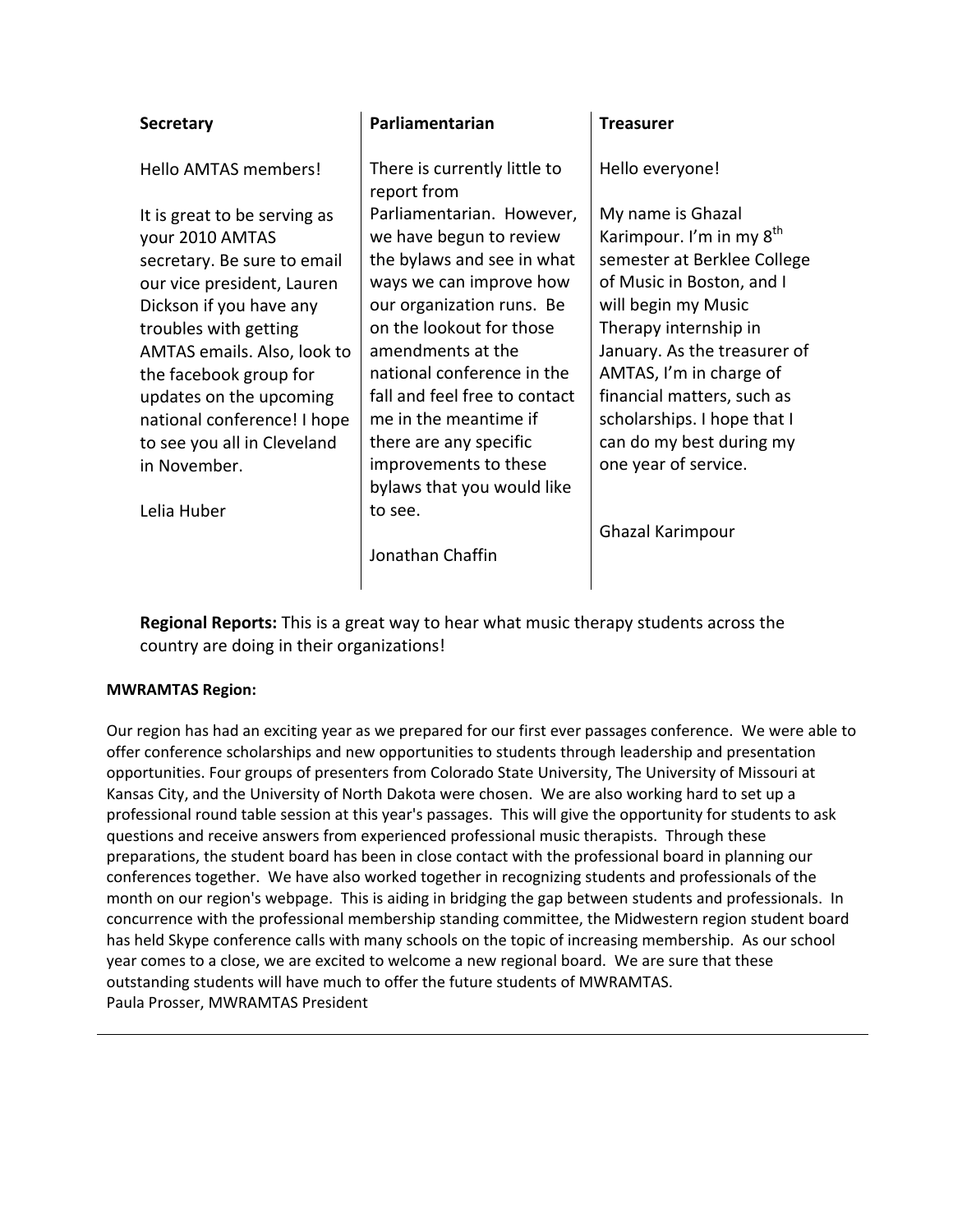#### **SWAMTAS
Region:**

SWAMTAS
had
very
productive
and
well
attended
business
meetings
at
the
2010
regional
conference
in Amarillo, TX. We had roughly thirty-five students in attendance at each business meeting and they represented
every
school
in
the
region
besides
SMU
and
UIW.
We
hope
to
encourage
attendance
by students
from
these
schools
at
future
conferences
through
greater
communication
among
the
region
over the
next
year
and
new
incentives
such
as
our
essay
contest
and
future
undergraduate
scholarships.

The
board
successfully
recruited
two
student
representatives
from
every
school
except
for
the aforementioned
two
universities.
Robert
Krout
recommended
one
student
representative
from
SMU
and we will be contacting Dr. Dvorkin to receive recommended UIW representatives. We're very excited about staying in touch with all of the schools in the region and collaborating on our newly approved community project/fundraiser of a 2011 music therapy wall calendar. The members passed a motion to begin work on a music
therapy
themed
wall
calendar
that
will
feature
imagery
submitted
from
schools
and
regions
across the nation and will highlight special dates (conferences, anniversaries, etc.) in our field. We will be producing
the
calendar
in
time
to
take
it
to
Cleveland,
Ohio
as
a
fundraiser
for
our
region.

The board submitted and successfully passed multiple revisions to the bylaws (see attached). Some of the
approved
changes
included
firmer
deadlines
for
projects,
newsletter
submission
dates,
etc.
throughout the year in order to improve communication and clarity. Each school in the region and the two student representatives
from
each
will
also
be
involved
in
student
committees
that
will
encourage
deeper communication with specific officers. A new by-law committee was added this year in order to help keep revisions
up
to
date.

The board is offering a \$100 prize for one selected winner from the essay contest on the topic, "A Day in the Life of a Music Therapy Student". All entries will be shared electronically on the swamtas website and excerpts from entries may appear in upcoming newsletters. The new essay deadline of Monday, April 26<sup>th</sup> was
announced
in
both
business
meetings.

We sold our fundraiser of multi-colored flash drives with a music therapy logo and made a total of \$1200 at this regional conference from combined sales of the flash drives and music therapy mugs (last year's fundraiser). The organization has dropped the mug prices to \$5 each.

All
organizations
and
members
paid
their
dues.
The
new
board
was
elected
and
the
results
were:

President,
Lauren
Dickson
(SHSU)

President‐Elect,
Bryant
Williams
(TWU)

Secretary,
Rachel
McCready
(WTAMU)

Treasurer,
Karen
Cassidy
(SHSU)

Parliamentarian,
Erin
Feuerstein
(WTAMU)

The board also decided to continue the monthly skype conference call tradition that began last year. We're looking forward to a great year!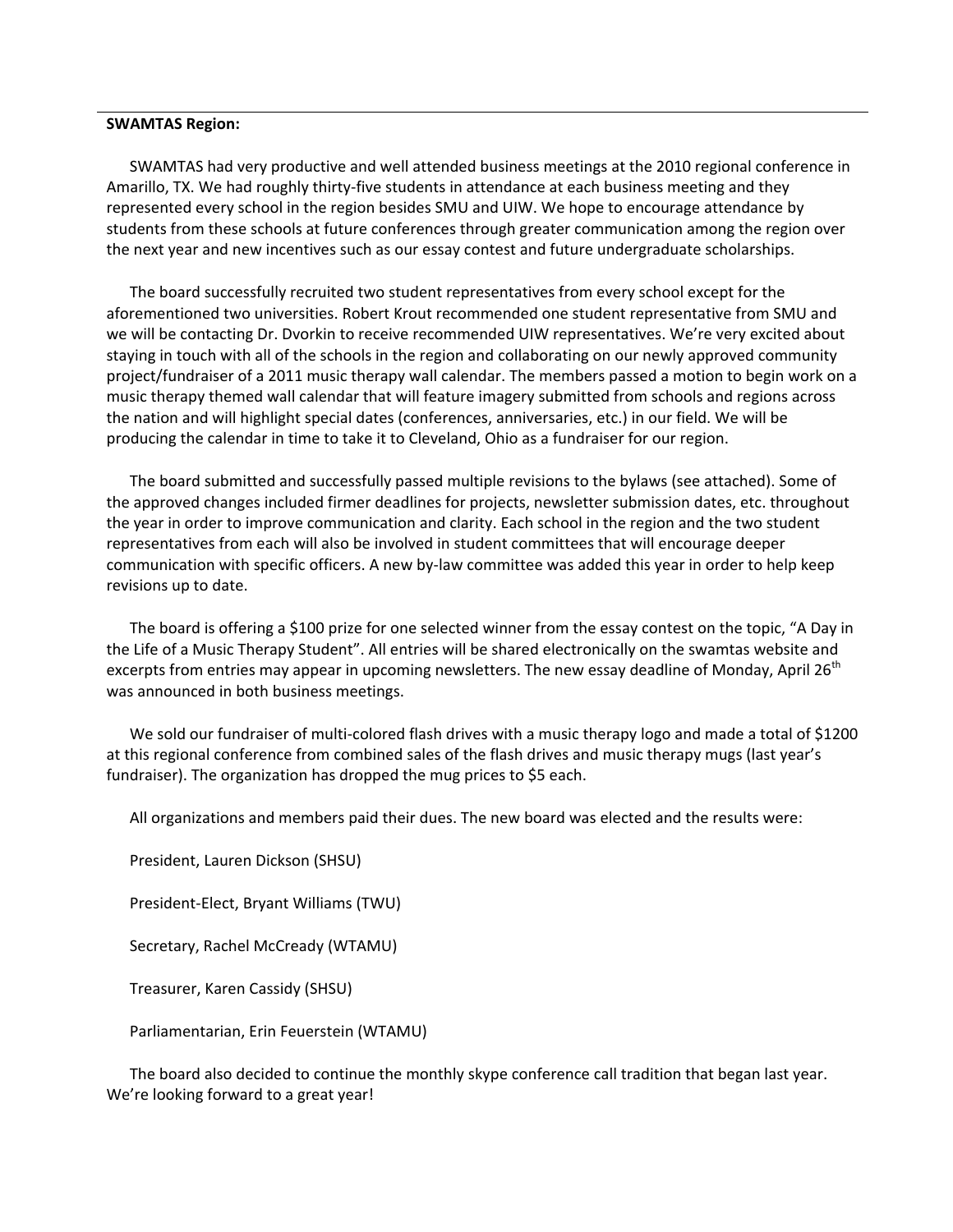### **Southeastern
Region:**

Our 5<sup>th</sup> annual student conference, "Music Therapy Magic," was a huge success. There was a great turnout of
students
at
the
conference.
The
students
actually
outnumbered
the
professionals!
Emily
Gill
(Converse College) gave a presentation of her experience studying abroad at an orphanage in Kenya, and the University of Georgia Music Therapy Student Association presented on using piggy-back songs in music therapy
with
children
and
adolescents.
Tamela
Ponder,
MT‐BC,
ITDS,
spoke
on
her
experience
developing her own music therapy practice and was a wonderful and encouraging keynote speaker at the student opening
session.
We
also
held
an
internship
panel
at
the
conference
for
students
to
ask
interns
and internship supervisors questions about what internships will actually be like, and what they can do to prepare
for
their
internships.
This
received
great
feedback,
and
was
an
overall
success.

Our big project was a t-shirt sale fundraiser. The proceeds from the t-shirt sale were donated to the Music for Relief organization to benefit earthquake victims in Haiti. We raised \$195, and the SER-AMTA professional
board
of
directors
agreed
to
match
what
we
raised.
We
also
had
a
membership
push
in
which we developed and distributed flyers advertising the benefits for students to join AMTA.

We had a busy and successful year, and are currently brainstorming for future projects.

Congratulations to our new officers!

Stefanie
Maldonado,
President
(Converse
College)

Matt
Whitaker,
President‐Elect
(University
of
Georgia)

Hannah
Ivey,
Secretary
(University
of
Georgia)

Stephen
Choate,
Treasurer
(Florida
State
University)

Kristin
Johnson,
Parliamentarian
(Appalachian
State
University)

Michelle
Erfurt,
Advisor

|  |  | -Stefanie Maldonado |
|--|--|---------------------|
|--|--|---------------------|

## **GLR‐AMTAS
Region:**

The GLR-AMTAS is fresh off our conference in Indianapolis where we "recharged our engines". Our 2<sup>nd</sup> annual Passages conference was held at Indiana University- Purdue University at Indianapolis and featured a variety of speakers and topics. We'd especially like to thank Dr. Burns and the IUPUI students for all of their help
in
planning
the
conference.

The GLR-AMTAS had a booth in the exhibit hall where we sold magnets and cds with powerpoint templates designed by the executive board. The money GLR-AMTAS made will go towards awarding scholarships for the next regional conference. We were able to award both of our scholarships this year. Our songwriting scholarship went to Jaclyn Bradley from Baldwin Wallace, and our Passages logo scholarship went to Joy Willenbrink from Dayton. Before the Saturday business meeting, we took over the professional meeting by singing "Lean on Me" with our GLR professional colleagues. GLR President Angie Snell challenged the